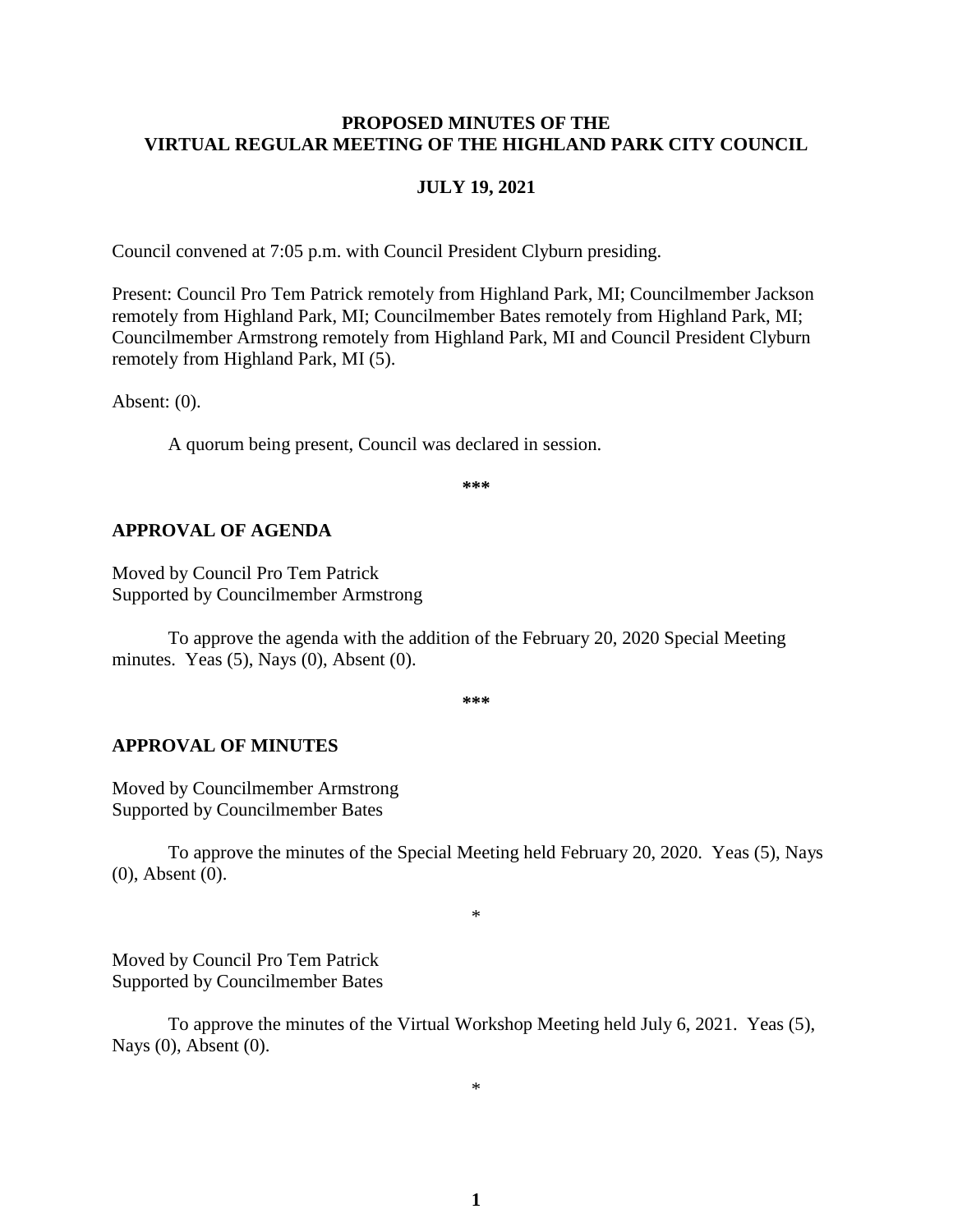### Moved by Council Pro Tem Patrick Supported by Councilmember Armstrong

To approve the minutes of the Virtual Regular meeting held July 6, 2021.Yeas (5), Nays (0), Absent (0).

**\*\*\***

# **VETO 07-19-21 V a**

The following communication was received from Mayor Yopp.

Pursuant to the authority vested in the Mayor under Charter **Section 6-3,** I veto the resolution retaining the Bodman law firm as a third-party independent attorney to obtain contractual information related to the City of Highland Park and Ajax Paving Industries, Inc. for potential litigation related to that contract, if necessary, and allocating and approving funds for same.

These are unrelated but sensitive intergovernmental issues related to the DPW yard, which were explained to the City Council President in 2020. That conversation was followed by a scheduled meeting between the City Council President and the City Attorney to review, this matter. Over one year ago, on Monday, July 6, 2020, at 4:26 p.m., the City Council President was invited to review the Ajax agreement. That meeting was cancelled at the request of the City Council President. He indicated he would not meet to discuss this matter, although he regularly engaged in discussions with the Legal Department. There are efforts to arrange for a secured virtual closed session. Also, the sensitive unrelated issues are about to be resolved at the intergovernmental level.

City Council has had an open invitation to review documents and discuss the matter with the City Attorney. However, instead of meeting in the City Attorney's office, City Council has imprudently opted to waste taxpayer dollars by paying for information it can review at no cost. Again, under Charter **Section 7-3(15),** this matter relating to Ajax was based upon my authority to manage and control all City property, and I hereby veto this resolution.

Moved by Council Pro Tem Patrick Supported by Councilmember Bates

To override the above veto. Yeas (4), Nays (1) Councilmember Jackson, Absent (0).

\*

## **07-19-21 V b**

The following communication was received from Mayor Yopp.

On July 5, 2021, City Council walked on a resolution retaining Bodman PLC as a third-party independent attorney to assist City Council and represent Rodney Patrick in the case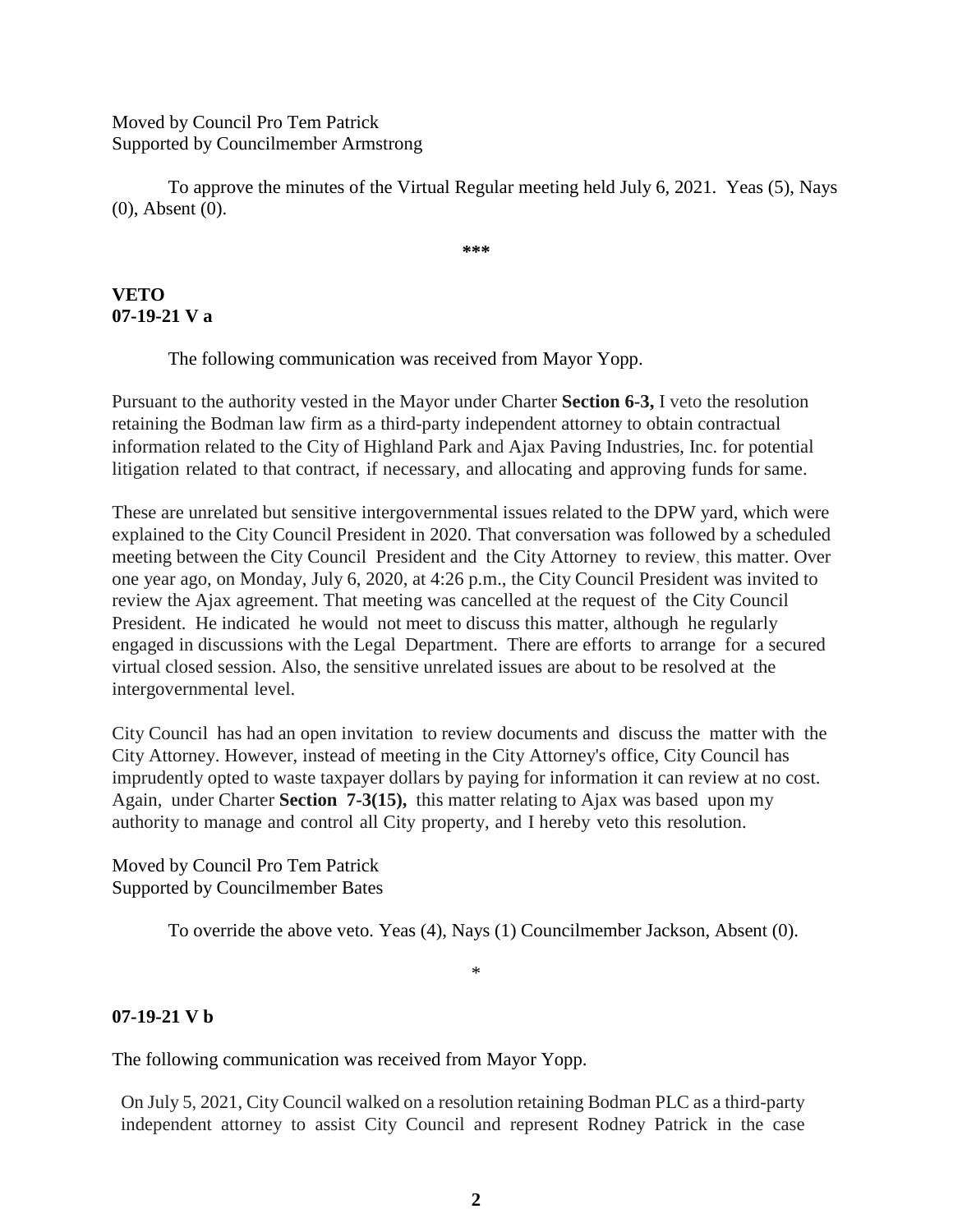involving Temeko Manica. This letter serves as a veto of Council's actions pursuant to the powers granted under **Section 6-3** of the City Charter.

Care was taken in this matter in an attempt to prevent any errors in the decision regarding legal representation of Mr. Patrick at City expense. After the litigation was filed and served, the Wayne County Clerk's office was contacted to ascertain the veracity of the averments made in the lawsuit against Rodney Patrick and his election committee. The violations did not involve the City, but rather the matter of his candidacy for office. An inquiry was made as to whether the outstanding balances were resolved. The Clerk sent an email confirming the indebtedness. This investigation has disclosed that this matter, whatever the outcome, in no way associates Mr. Patrick to any actions arising out of his position with the City or the City Council. In summary:

- The allegations set forth in the Complaint are not against City Council, and thus CityCouncil is not identified as a party.
- The claims are purportedly based upon pre-election conduct and not acts done mperformance of his duties as a member of City Council.
- The allegations involve criminal behavior, which requires individual representation.
- Independent legal counsel should be employed, but not at City expense.

If City Council is not a party to the litigation, it has no authority to request the representation of Bodman PLC in matters arising outside of the parameters of their position. For the foregoing reasons, I hereby veto Council's actions.

Moved by Councilmember Bates Supported by Council Pro Tem Patrick

To override the above veto. Yeas (4), Nays (1) Councilmember Jackson, Absent (0).

**\*\*\***

## **COMMUNITY DEVELOPMENT 07-19-21 VI**

The following resolution was submitted for approval.

## **RESOLUTION TO SELL THE VACANT RESIDENTIAL SIDE LOT AT 213 FLORENCE TO THE ADJACENT PROPERTY OWNER AT 207 FLORENCE**

Moved by Councilmember Armstrong Supported by Councilmember Bates

**WHEREAS**, The City of Highland Park holds in its inventory a surplus of City- owned parcels that are not producing a taxable, habitable and general benefit to the City and its residents; and

**WHEREAS**, it is the goal of the City to decrease the number of city-owned parcels and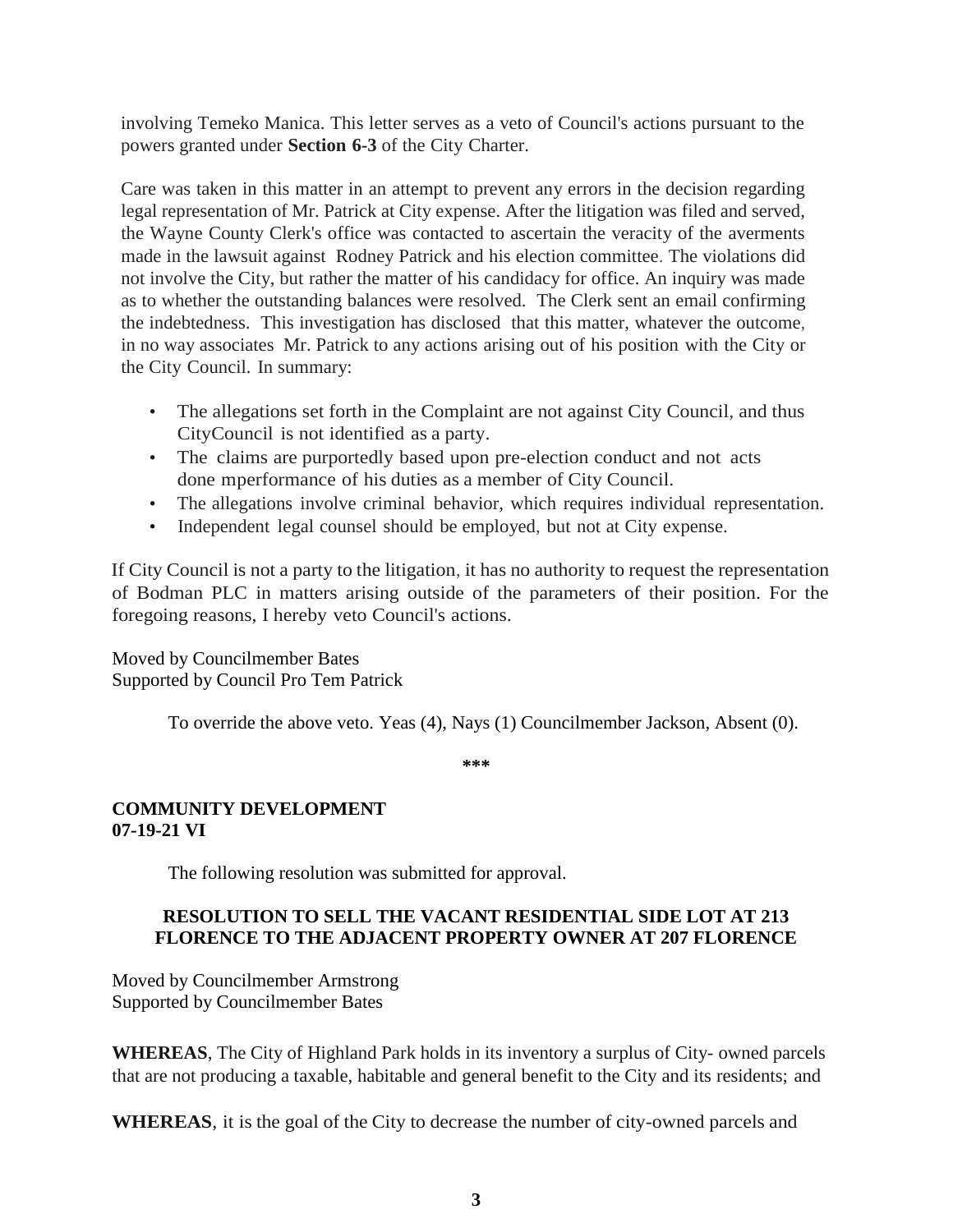return them to productive use; and

**WHEREAS**, the City of Highland Park is the owner of the vacant side lot at 213 Florence, (vacant lot adjacent to resident's home); and

**WHEREAS**, upon the payment of all fees have been previously paid, and required clearances obtained from the Water Department, Treasurer, City Engineer, CED and Legal Departments are signed off and ready to purchase; and

**NOW, THEREFORE, BE IT RESOLVED**, that the City Council approves the sale of the vacant lot located in Highland Park, Ml at the cost of \$500. Yeas (5), Nays (0), Absent (0).

**\*\*\***

## **FINANCE 07-19-21 VII**

Moved by Council Pro Tem Patrick Supported by Councilmember Bates

To receive and file the adopted budget for FY 2021-2022. Yeas (5), Nays (0), Absent (0).

**\*\*\***

## **HUMAN RESOURCES 07-19-21 VIII**

The following resolution was submitted for approval.

#### **RESOLUTION TO APPROVE AGREEMENT BETWEEN DETROIT WAYNE INTEGRATED HEALTH NETWORK AND THE CITY OF HIGHLAND PARK SUMMER YOUTH EMPLOYMENT PROGRAM**

Moved by Councilmember Bates Supported by Councilmember Armstrong

**WHEREAS,** the City of Highland Park has an interest in promoting the health, safety and welfare of its citizens; and

**WHEREAS,** engaging the youth in the community in positive activities during thesummer months; and

**WHEREAS,** the City has been awarded monies by Detroit Wayne Integrated Health Network in the amount of \$30,000 to fund a summer youth program to allow eligible participants to earn income during the summer, while performing safe yet constructive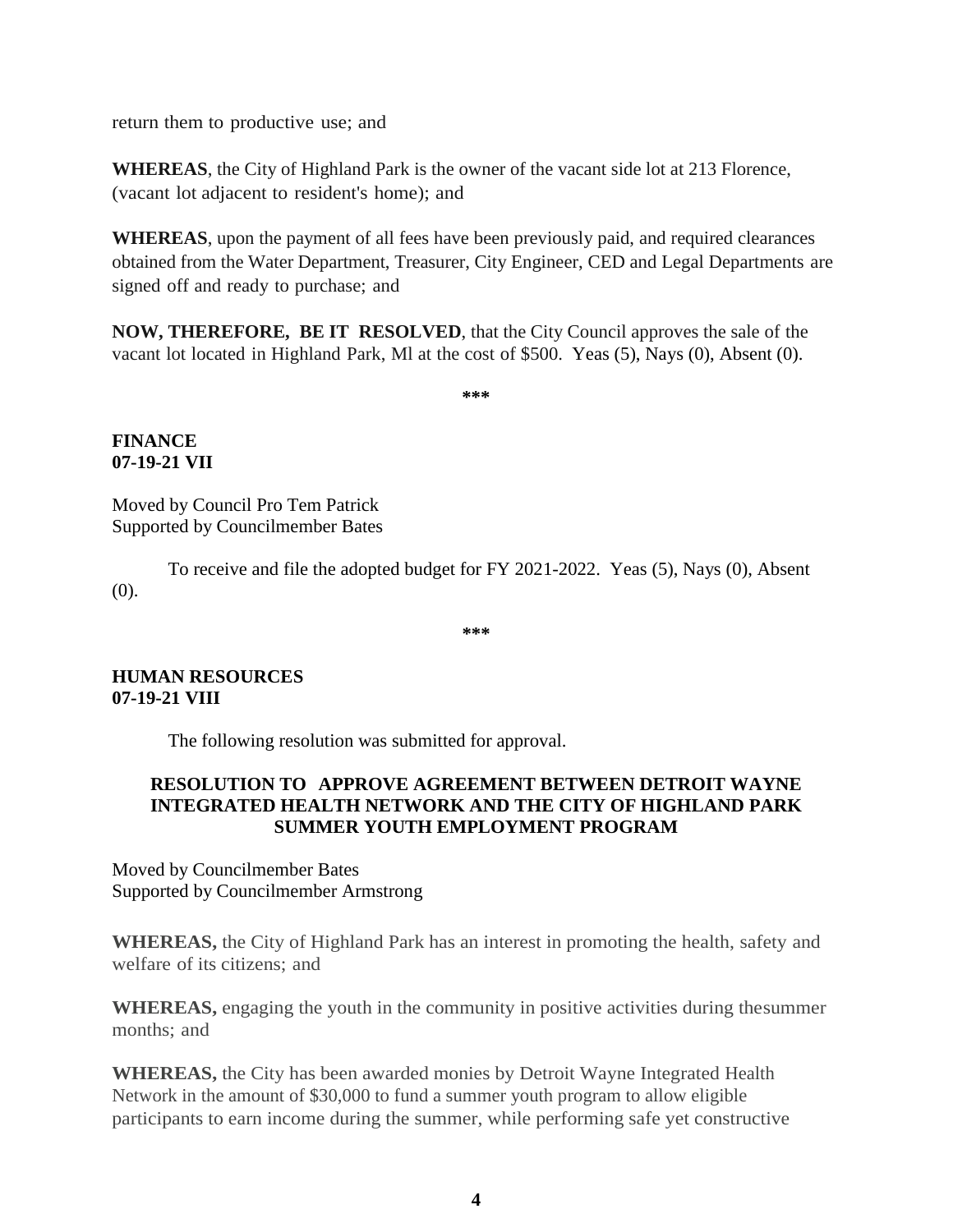employment activities, which are in the best interest of the youth and the community

**NOW, THEREFORE, BE IT RESOLVED,** that the City of Highland Park approves the acceptance of \$30,000 from Detroit Wayne Integrated Health Network for the funding of the Summer Youth Employment Program. Yeas (5), Nays (0), Absent (0).

**\*\*\***

#### **WATER 07-19-21 IX**

## **RESOLUTION TO HOLD A PUBLIC HEARING FOR THE FY 2022 WATER DEPARTMENT BUDGET AND RATES ON AUGUST 2, 2021 AS REQUESTED BY THE WATER DEPARTMENT**

Moved by Council Pro Tem Patrick Supported by Councilmember Bates

**WHEREAS**, pursuant to chapter 1040.17 and 1042.01 of the City Code of Ordinances, it is the responsibility of the City of Highland Park to establish water and sewer rates and to determine an annual budget; and

**WHEREAS**, the Highland Park City Council shall receive comments on the recommended water and sewer rates and proposed budget from citizens at a duly advertised public hearing; and

**WHEREAS**, all comments received from citizens at a duly advertised public hearing, will be documented; and

**WHEREAS**, it is the intent of the Water Department Director, after approval, that water and sewer rates shall adhere to the proposed budget funds for FY 2022; and

**BE IT RESOLVED**, that the City of Highland Park Water Department requests a public hearing to be held at the next Regular City Council Meeting of August 2, 2021, to receive these comments regarding the FY 2022 Water Department Budget and Rates. Yeas (5), Nays (0), Absent (0).

**\*\*\***

## **ADJOURNMENT**

Moved by Council Pro Tem Patrick Supported by Councilmember Armstrong

To adjourn the meeting, motion carried, meeting adjourned at 7:53 p.m.